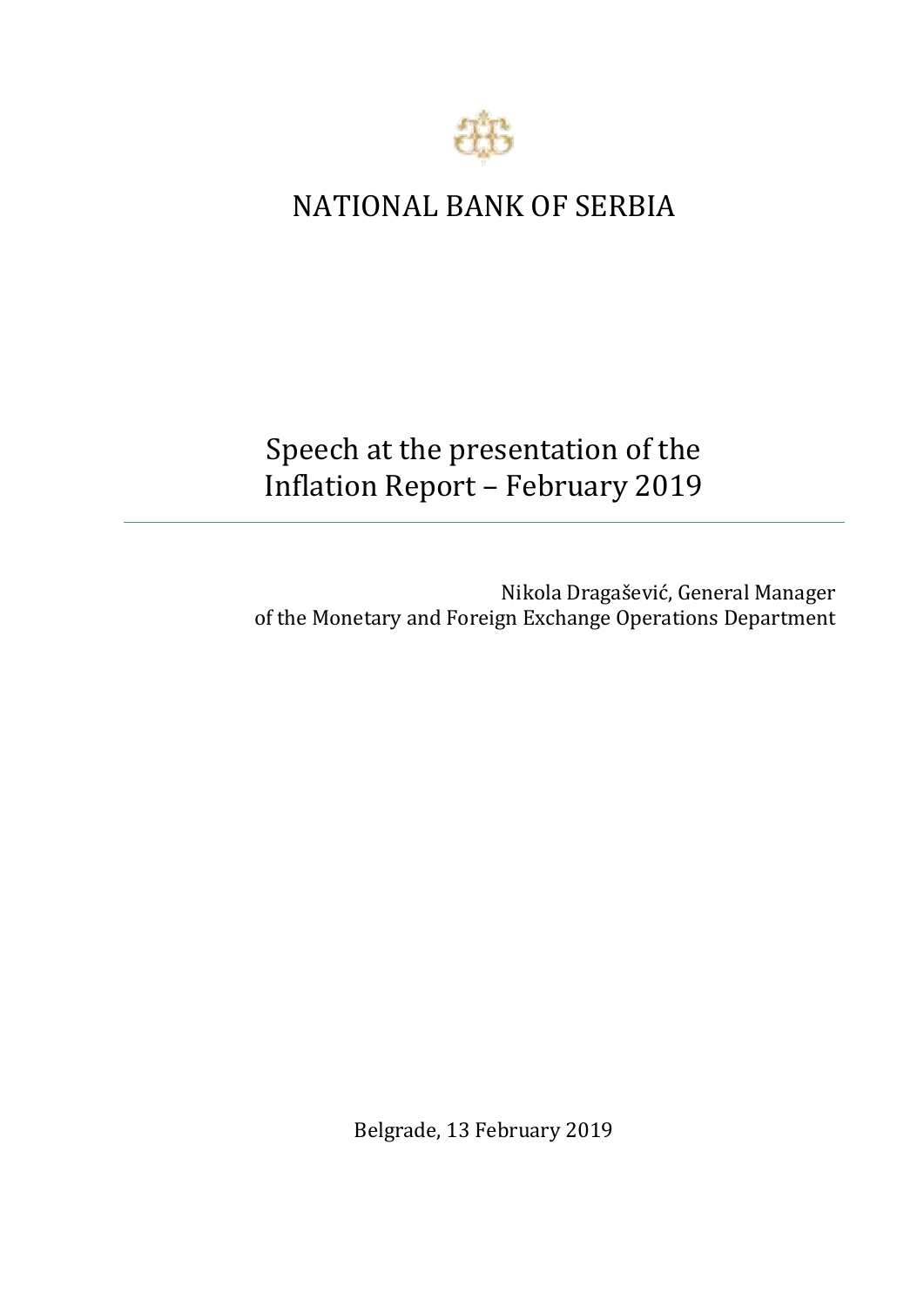## *Ladies and gentlemen, esteemed members of the press, dear colleagues,*

The NBS succeeded in maintaining stability in the domestic financial market in the face of heightened uncertainty in the international environment, which was particularly pronounced at the turn of the year.

We are keeping a close eye on global developments and strive to assess the potential effects on our economy at all times. A dedicated and proactive approach, exercised by the NBS in the last six years, plus increased resilience to potential external shocks, has proved to be effective in maintaining the balance in the domestic market.

Overall in 2018, the FX market was broadly stable. This stability was largely underpinned by the central bank's timely reactions, above all to appreciation pressures that prevailed for the greater part of the year. Upward pressures on the dinar are structural and represent a continuation of the appreciation trend in place since April 2017.

The strengthening of the domestic currency during the two previous years is a result of good macroeconomic fundamentals and positive prospects for the future growth and development of our economy. Greater inflow of foreign exchange came from different sources – such as FDI and nonresidents' investment in Serbian government long-term dinar bonds. Appreciation pressures were also sustained by the rise in remittances from abroad, as well as by increased inflows from tourism.

Supported with data, the situation is as follows  $-$  in 2018, net demand of domestic enterprises for foreign exchange was nearly 13% lower than in 2017, net demand of non-residents was cut by a third (34%), while increased supply was seen in the segment of foreign currency cash (up by 13.6%) and card use by foreign tourists in Serbia  $(+7.5%)$  – both of these factors indicating increased inflow of foreign exchange from tourism. As a result of all of this, FX supply in the domestic market exceeded demand by more than EUR 1.5 bn.

Responding to stronger appreciation pressures in 2018, the NBS bought EUR 1,580 mn net. From April 2017 until end-2018, with its interventions, the NBS contributed to the increase in FX reserves by EUR 2.7 bn, thus strengthening the resilience of our economy to potential shocks from the international environment.

The start of a year is already traditionally volatile in international markets. The major global economies and international organisations are considering downward revisions of growth projections, which is particularly evident in the euro area. Trade tensions still remain, though over the recent days there are indications that an agreement between the USA and China could be reached. Uncertainties are also associated with the Brexit. Already now it is certain that the normalisation of the Fed and ECB's monetary policies will be slower than announced.

Uncertainties from the international environment have not reflected on the domestic market, which signals investors' long-term interest in Serbian dinar bonds and their confidence that the good results of the Serbian economy will be sustained. **This is also confirmed by yesterday's report of the renowned financial institution JP Morgan, which highlighted long-term dinar bonds as a very favourable investment alternative and gave investment recommendations**.

In January 2019, occasional depreciation pressures emerged, customary for that part of the year. The dinar weakened 0.2% against the euro, and the NBS intervened by selling EUR 130 mn in order to ease excessive short-term volatility of the exchange rate. This pattern is customary and can be seen at